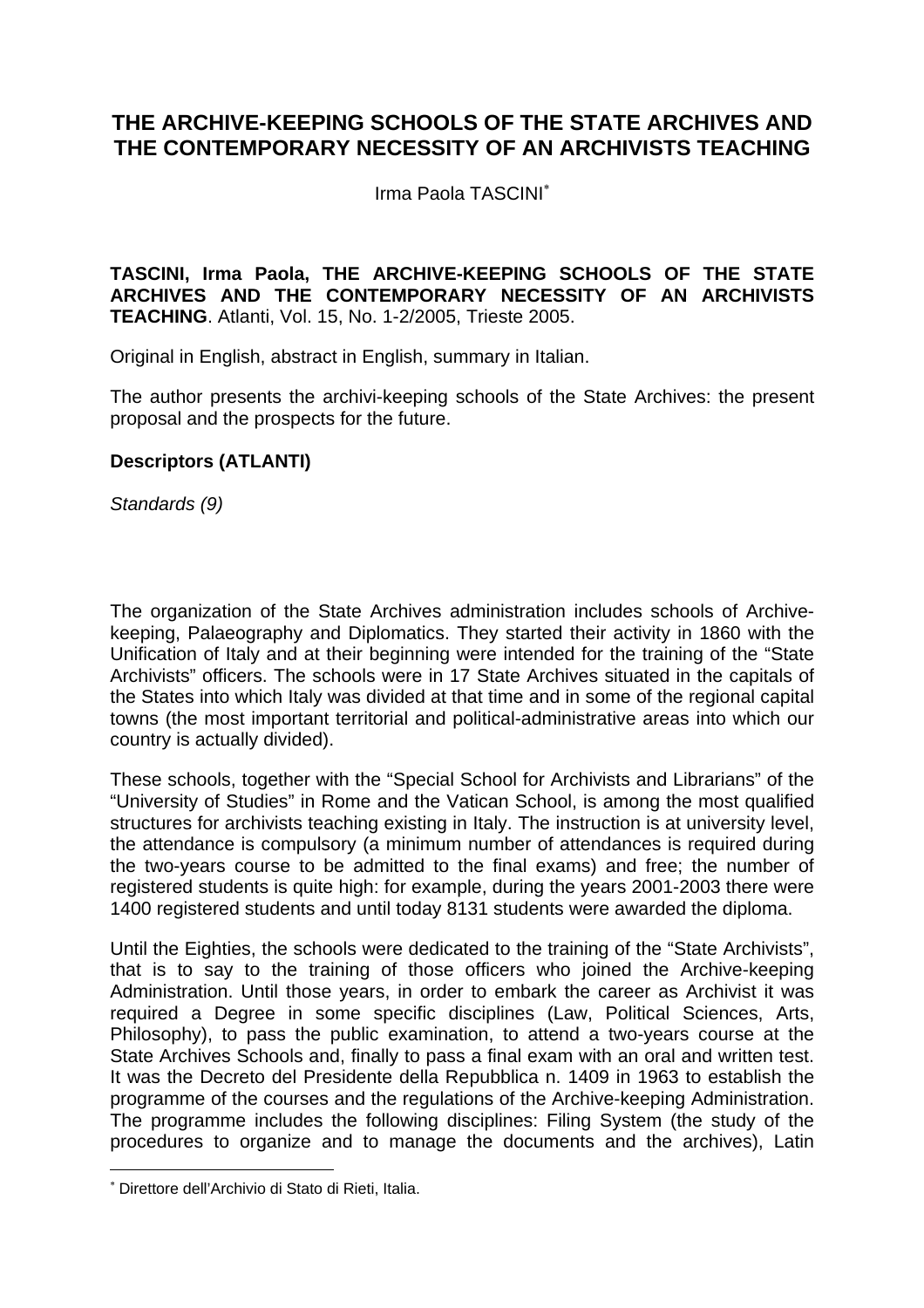palaeography (the study of the different kind of ancient writings, many of them preserved with the numerous documents in the State Archives), and Diplomatics (the study of the procedures to create documents and of the way the public or private structures preserved those documents). To these principal matters it must be added the following subsidiary matters: sigillografia, heraldry, numismatics and, above all, chronology, that is an essential discipline to date documents in relation to the different dating systems adopted during different ages and/or in different places.

The study of the history of the Institutions (i.e. the study of the organizations that ruled the territory before the Unification of Italy) and of the documents preserved in the correspondent State Archive (i.e. the Judiciary of the Venetian Republic at the State Archives in Venice) has a big importance in each school.

Accordingly the courses are rather serious and it is required a good knowledge of Latin Language. In Italy the professional coming out of these school are simply called "State Archivist", but in the other European countries, he is defined as "conserver archivist" just because he is deputed to keep and to preserve the ancient or already existent archives.

They are the officers on the Institute or the other colleagues archivists (and Professors in some Schools) who are in charge of teaching the different disciplines; those people usually are not remunerated; only the Professors get a minimal remuneration (but the matter has never been regulated).

This premises allows us to start dealing with the most important aspect of the matter, that is to say the demand coming from the students registered in the Schools from one side and the training offered by the University and by other Institutions, private or public, on the other side.

Starting from the Eighties the training and the practice of the State Archivists profession has changed: the most significant change is that the attendance of the courses is no more compulsory; furthermore, it's more than 10 years now that no public examination is announced; the consequence is that at the present the youngest archivists working are more than fifty and there are not young men to whom the profession can be taught; in other words there is not a "generation change" that is essential to ensure the continuity of the profession that can't be replaced by any technological innovation although an updating is always necessary.

Consequently the paradox is that even if the number of students is increasing (in many schools the number of new registered students at the two-years course is more than 50) those who take the degree have not perspective to be employed in the public administration because only in very few of these offices the archivist is an officer or a manger. All this situation is in clear conflict with the need of continuing in preserving the hundreds of ancient documents kept in our State Archives and of studying, through our rich written sources, the complex history of our Country and of our public institutions. At the same time there is the problem of how the archives produced by public offices can't be managed and preserved considering that personnel in charge of this task, as said before, is not qualified.

To this situation must be added the deep change of the university teaching. When at the beginning of the Nineties it was brought in a three-year university degree (first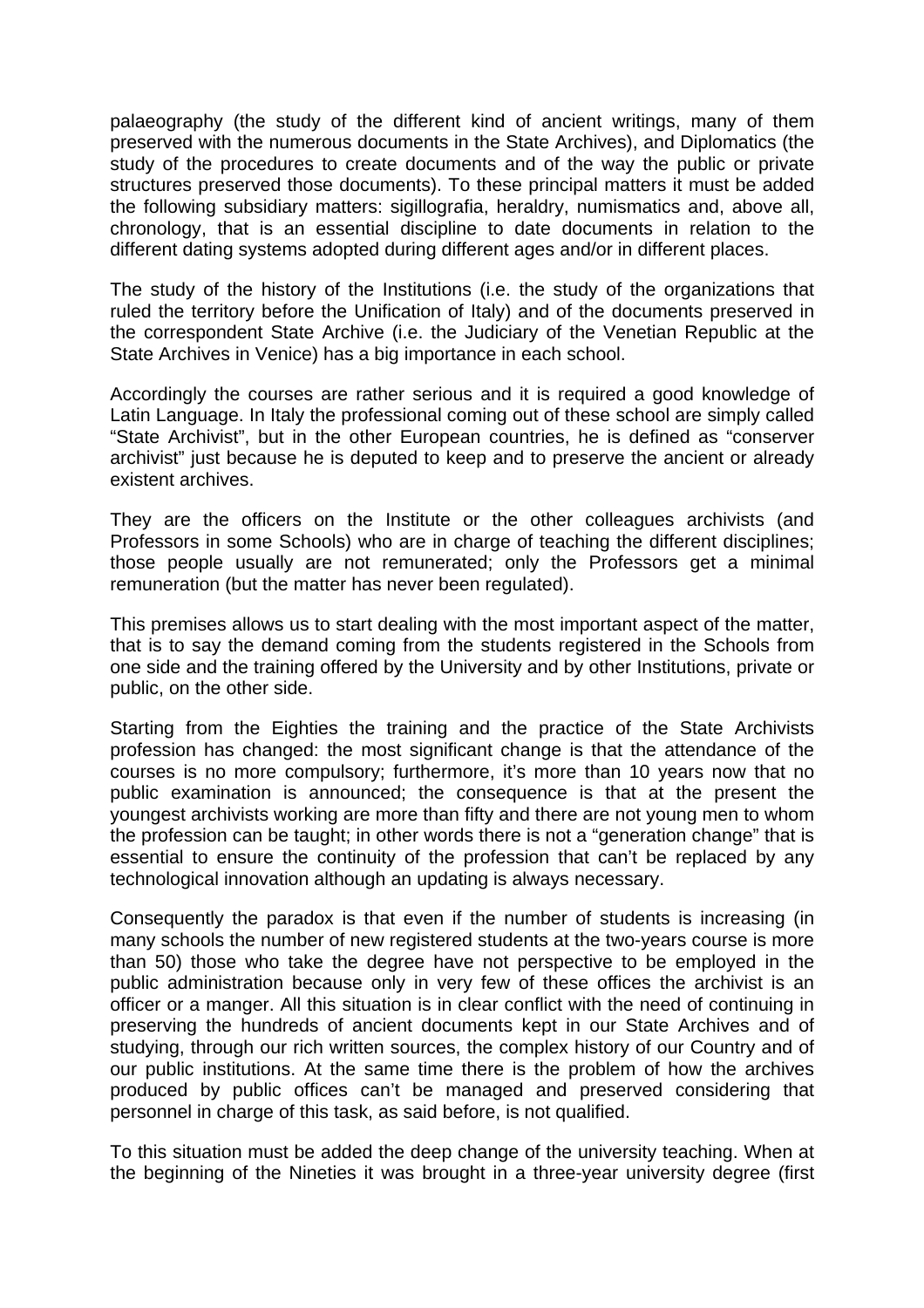level degree) followed by an optional two-years qualifying course (second level degree), a lot of three-year university degrees in "Preservation of the Beni Culturali" flourished. These courses include among their teaching matters "elements of filing system"; the problem is that the study of this subject it's not always supported by an adequate knowledge of palaeography, diplomatics and other complementary disciplines because the university has not materials on which the exercitations can be conducted and the students don't have a deep familiarity with the Latin Language which is taught only at the Classic High School, and the access to the University is allowed to students coming from any high school course of study. On the other side it must be point out that these courses are characterized by the teaching, often supported by the study of the fundamentals of modern technologies, of the so called modern archive-keeping related to the creation and to the organization of the archives of contemporary institutions.

It appears clearly that the instruction offered by our Schools must be organized in a different way, as well as it appears necessary to regulate some of the integrations that have been brought to the programs, in the archive-keeping first of all, in order to make them consistent with the university instruction and with the demand that comes from those searching for a job. In particular, it has been introduced the education of the "computer science applied to archives" in order to take into account some basic changes, both technological and normative,such as: first of all the fact that, since many years, the Public Institution has started using software programs to organize the archives and to manage the documents (i.e. the Lombardy Region that has a program to describe and to organize the archives of the municipalities in its territory, implemented by another specific program for describing the archives of persona, or the Piedmont Region that has ordered a specific software for the description of its archives); secondly the necessity of taking into account the technological innovations that have been studied and realized to organize, to describe and to manage the archives in the archival administration (it must be point out that, since the Seventies, the States Archives have experienced programs for the description and the organization of the historical archives but, due to the complexity of the matter, the computer professionals didn't manage to satisfy all the requests); finally, the most recent law on materia di beni culturali, prescribes for the preservation of the archives, providing the integration of the regional and state existing systems of description.

Due to all these considerations and due to the awareness of giving to the students of our Schools a very high quality of professional skill (it must be underlined that the officers of the State Archives are often asked to hold lessons in the university courses, just considering their specific competence and professional practice acquired through the work in our Institutes), the Administration has decided to prepare a regulations draft that, keeping the teaching of the basic disciplines during the first year, provides two different courses in the second year. One course provide the training those who want to dedicate themselves to the study on ancient archives (they could be defined as traditional archivists); the other one is dedicated to those who are interested in the management of the modern or developing archives, so to allow the creation of a new professional figure assimilable to the records manager of the Anglo-Saxon tradition. The draft provides also an entrance fee for the new registered students so to cover partially the costs for the management of the Schools. These costs are increasing more and more in connection with the reduction